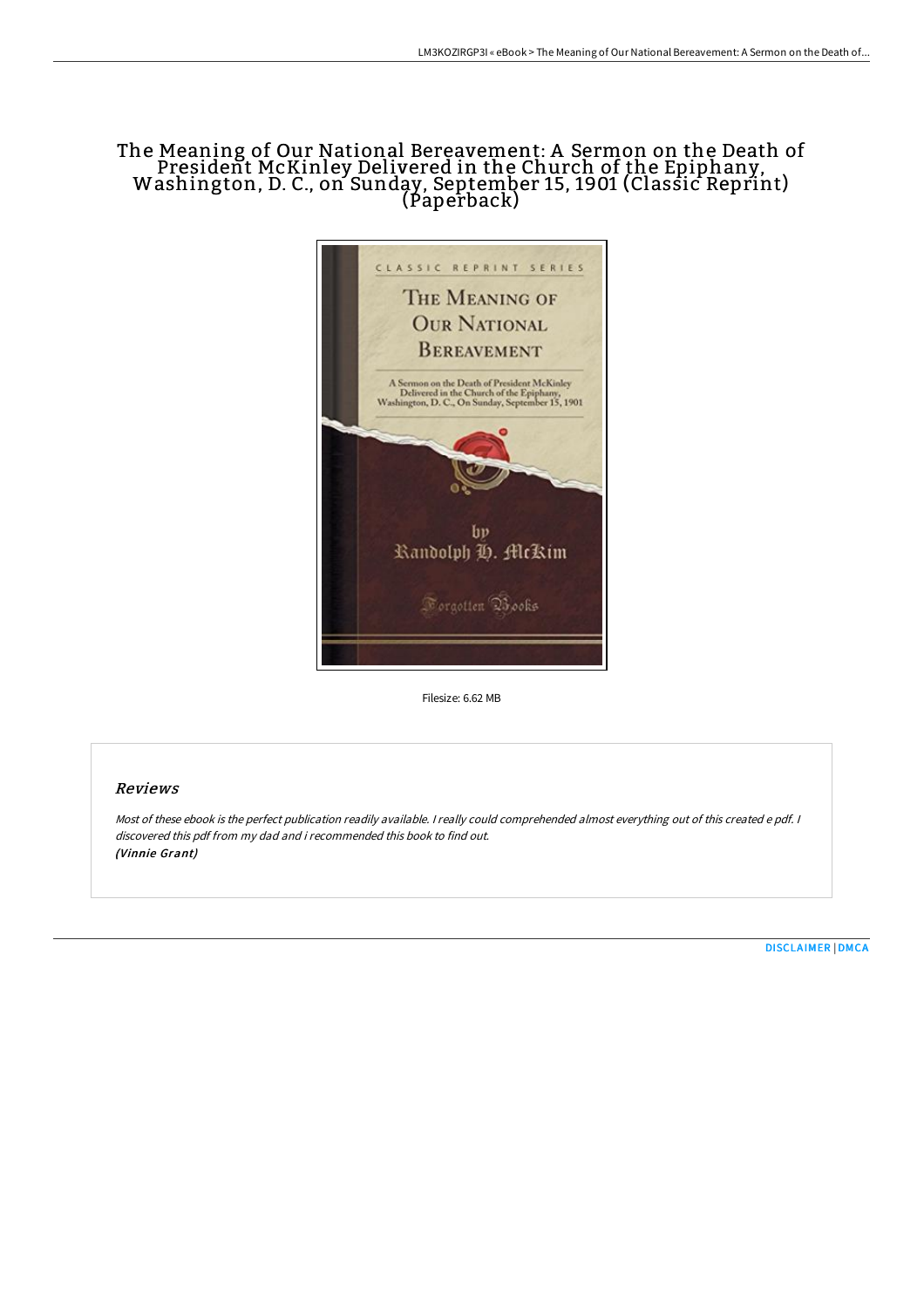### THE MEANING OF OUR NATIONAL BEREAVEMENT: A SERMON ON THE DEATH OF PRESIDENT MCKINLEY DELIVERED IN THE CHURCH OF THE EPIPHANY, WASHINGTON, D. C., ON SUNDAY, SEPTEMBER 15, 1901 (CLASSIC REPRINT) (PAPERBACK)



Forgotten Books, 2018. Paperback. Condition: New. Language: English . Brand New Book \*\*\*\*\* Print on Demand \*\*\*\*\*. Excerpt from The Meaning of Our National Bereavement: A Sermon on the Death of President McKinley Delivered in the Church of the Epiphany, Washington, D. C., On Sunday, September 15, 1901 Yes, even a Pilate and a Judas and a Caiaphas could not have compassed the death of Christ, un less they were permitted by the Divine Providence to do the awful deed of murder upon the holy and spotless Son of God. The fact is of deep interest and value in our re ?ections upon the awful crime which has stricken down our noble President, and plunged our whole nation into mourning. It may teach as that this assassin, with all his scheming, and with all his wicked and reckless determination to do that good man to death, could not have compassed his end, unless liberty of action had been permitted him from above. The high and sublime purposes of the Divine Government of the world for the develop ment of character and for the advance of the race in the path of intellectual and spiritual and moral pro gress can only be attained by giving to man the god like prerogative of freedom - freedom to do evil as well as to do good but then there is a limit to the exercise of this liberty. Man cannot so use it as to defeat the ultimate plans of the Divine Wisdom. There reside in the Providence of God resources of power and wisdom and love which will ever defeat the designs of evil men in the long run, so that even in the ?ush of a terrible success, the purposes of wickedness and crime against mankind and against the Kingdom of...

 $\mathbb{R}$ Read The Meaning of Our National [Bereavement:](http://bookera.tech/the-meaning-of-our-national-bereavement-a-sermon.html) A Sermon on the Death of President McKinley Delivered in the Chur ch of the Epiphany, Washington, D. C., on Sunday, September 15, 1901 (Classic Reprint) (Paperback) Online Download PDF The Meaning of Our National [Bereavement:](http://bookera.tech/the-meaning-of-our-national-bereavement-a-sermon.html) A Sermon on the Death of President McKinley Delivered in the Church of the Epiphany, Washington, D. C., on Sunday, September 15, 1901 (Classic Reprint) (Paperback)